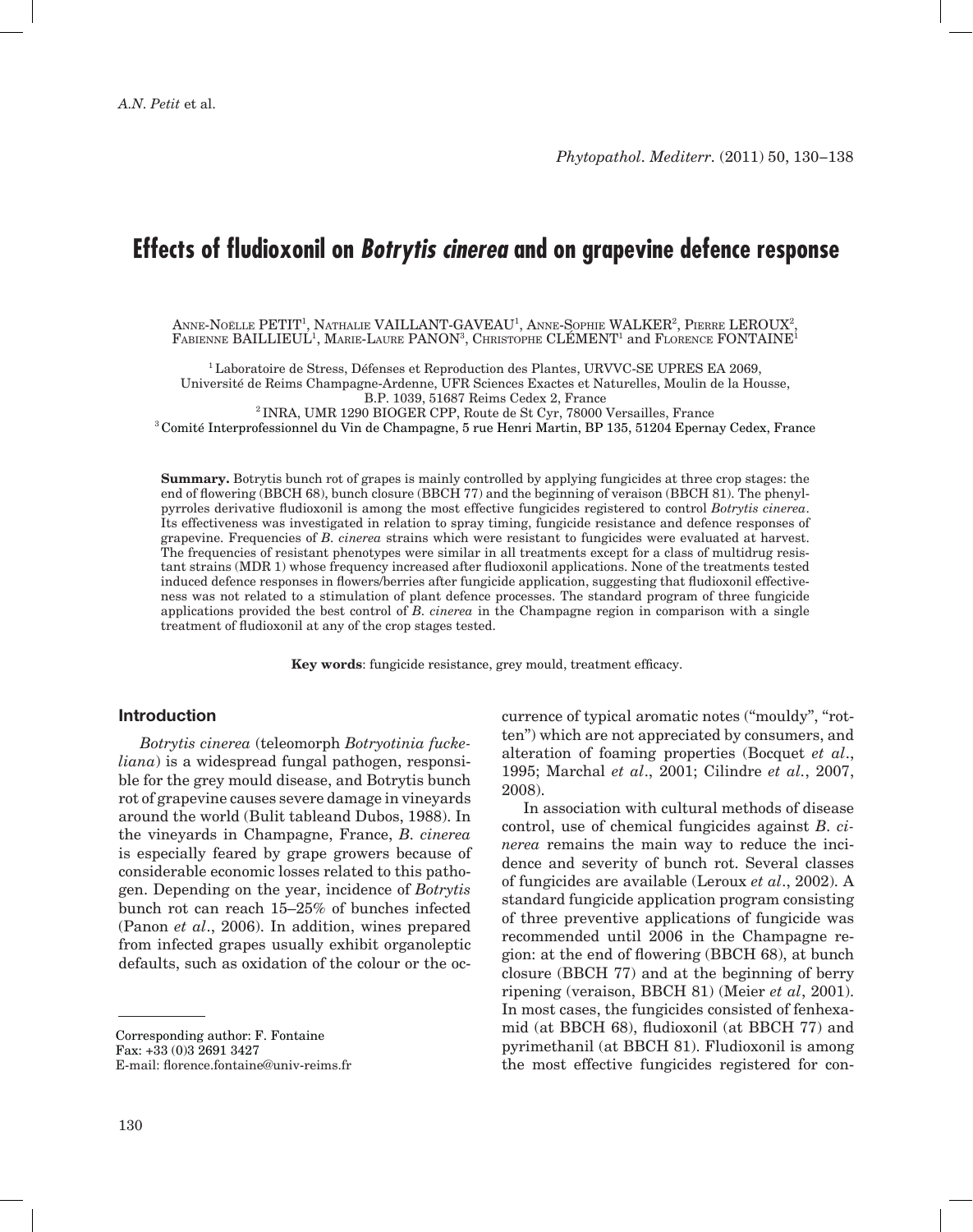trol of *B. cinerea* since it inhibits spore germination, germ-tube elongation and mycelium growth (Hänβler and Pontzen, 1999). Investigations on the mode of action of this chemical have suggested that it increases the glycerol content in the fungus, leading to perturbation of the osmoregulation potential (Pillonel and Meyer, 1997; Liu *et al*., 2008).

The chemical control of Botrytis bunch rot is impeded in vineyards by the development of resistant strains of *B. cinerea* to several classes of fungicides. Shortly after the introduction of benzimidazoles and dicarboximides, several cases of resistance were recorded in European vineyards (Leroux *et al*., 1999, 2002). Natural resistance to fenhexamid (phenotype Hyd R1 and Hyd R2) was detected in populations of *B. cinerea* in many vineyards, even before this fungicide was introduced for crop protection (Suty *et al*., 1999). No resistance was detected to fludioxonil in French vineyards, whereas strains of other fungi (e.g. *Stemphylium vesicarium* [Alberoni *et al*., 2010] and *Alternaria brassicicola* [Avenot *et al*., 2005]) exhibiting resistance to this fungicide were detected. In some *B. cinerea* laboratory mutants, crossresistance was observed between phenylpyrroles (e.g. fludioxonil) and dicarboximides, but this was never detected in field isolates (Leroux, 2004; Liu *et al*., 2008). In addition to the specific resistance, multi-resistant strains of *B. cinerea* were detected in French vineyards, and especially in the Champagne vineyards, in the late 1990s. These strains differ from multiple resistant ones which accumulate various target alterations. On the contrary, the resistance mechanism is monogenic and was related to multidrug resistance (MDR), as had been observed for human pathogens. MDR strains are cross-resistant to a variety of fungicides belonging to different chemical families. This kind of resistance is not determined by target gene alterations but rather by over-expression of drug transporters located in fungal cell membranes (Kretschmer *et al*., 2009). The development of these resistant strains may influence fungicide effectiveness if they propagate in field populations at significant frequencies.

In addition to their toxicity against pathogens, some fungicides can indirectly act by changing plant physiology (Prudet, 1994) or stimulating plant defence responses (Garcia *et al*., 2003). In grapevine, inducible defence mechanisms were

characterized in berries following *B. cinerea* infection. They consist in (i) induction of gene expression encoding pathogenesis-related (PR) proteins (Bézier *et al*., 2002), (ii) enhancement of chitinase and glucanase activity (Derckel *et al*., 1998), and (iii) increase of stilbene phytoalexins formed *via* the phenylpropanoid/polymalonate pathway (Jeandet *et al*., 1995). If fludioxonil treatment may be involved in the activation of these defence mechanisms to resist *B. cinerea* infection, the fungicide may increase its effectiveness against *B. cinerea*  development. Although defence responses following fludioxonil application have been studied in grapevine leaves (Petit *et al.,* 2009a), there is no information available on effects in flowers or berries, although fungicide spraying against *B. cinerea* is essentially directed to the grapevine reproductive organs.

Fludioxonil was applied at different grapevine growth stages in the Champagne region of France during 4 years. Our objective was to examine fludioxonil effectiveness in relation to spray timing, fungicide resistance and defence responses. Therefore, we evaluated consequences of fludioxonil treatment on the frequency of *B. cinerea* strains which were resistant to fungicides. Defence was also quantified in grapevine reproductive organs following fludioxonil application, focusing on (i) expression of various genes coding for PR proteins and phenylalanine ammonia-lyase (PAL), the first enzyme of the phenylpropanoid/polymalonate pathway; and (ii) chitinase activity.

### **Materials and methods**

#### **Field trials and experimental design**

Experiments were conducted in an experimental vineyard located in Loisy-en-Brie, in the Champagne region (France). This vineyard has a history of severe bunch rot every year. Grapevines (*Vitis vinifera* L. cv. Pinot Meunier), grafted on 41B rootstock and trained according to the Chablis method, were planted in 1986.

All field experiments were conducted using formulated products. Fludioxonil was formulated as the commercial fungicide Geoxe (50% a.i.; Bayer) and was applied at  $1 \text{ kg ha}^{-1}$ , at the BBCH stages 68, 77 or 81. Each treatment applied individually was compared to the standard program, which consisted of three applications of fungicide: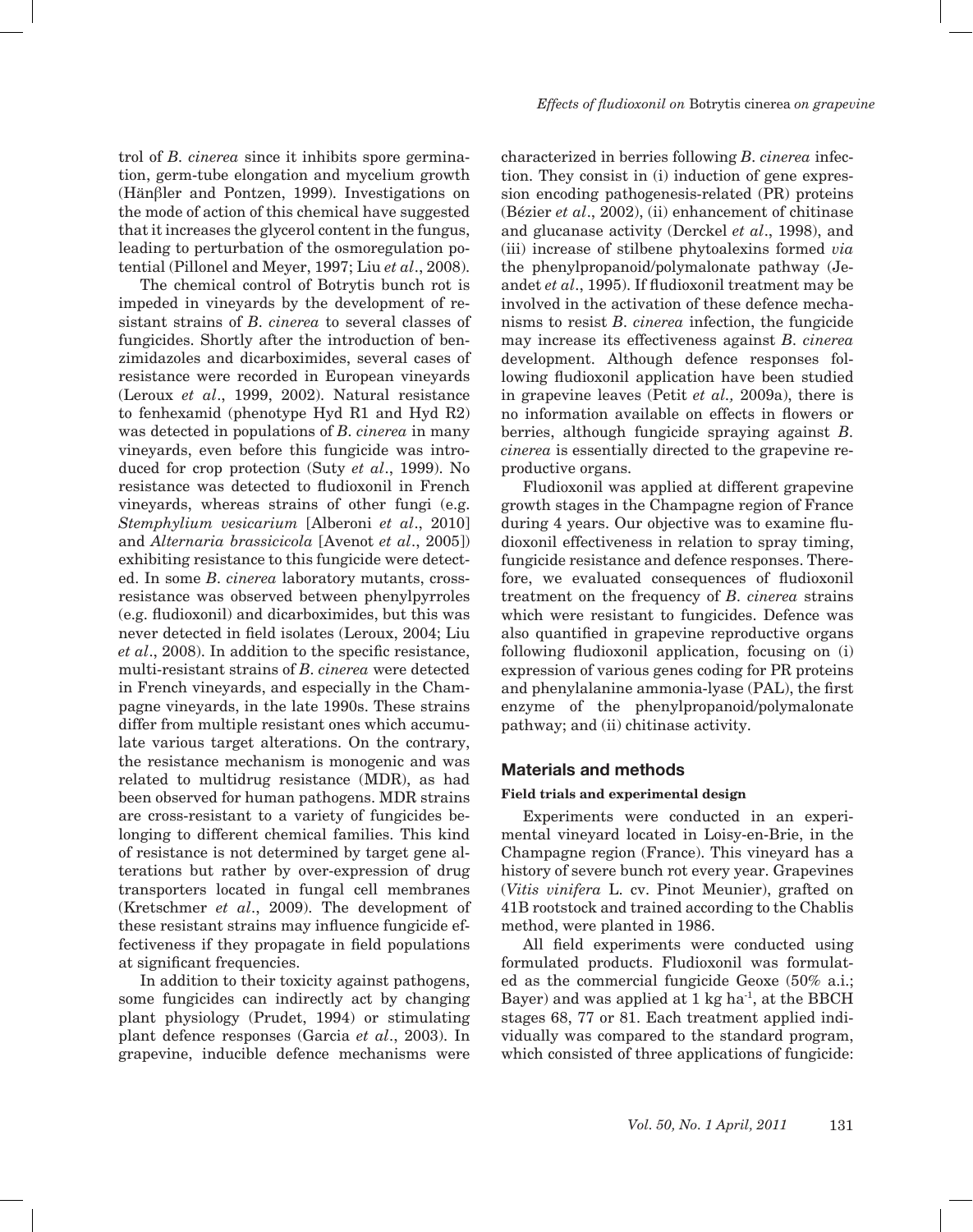fenhexamid (50% a.i. Teldor-Syngenta; at BBCH 68), fludioxonil (at BBCH 77) and pyrimethanil (at BBCH 81). Fludioxonil was used at a rate of 1 kg ha<sup>-1</sup> while pyrimethanil (Scala-BASF,  $400 g$ <sup>1-1</sup> a.i.) was used at a rate of 2.5 L ha<sup>-1</sup>. Fenhexamid was applied at 1.5 kg ha-1. Fungicides were sprayed on both sides of vines with a hand-operated backpack sprayer  $(250 \text{ L ha}^{-1})$ . Non-sprayed grapevines were used as controls. Individual treatment plots (control, standard and three fludioxonil treatments) were arranged in a randomized complete block design with four replications. Each replication consisted of at least twelve grapevines. Each treated row was bordered by two unsprayed buffer rows to minimize drift of fungicide from outside the trial.

### **Disease assessment**

During each harvest from 2002 to 2007, bunch rot infection was evaluated on two clusters per grapevine *i.e.* about 25 clusters per replication and a total of 100 clusters. Incidence of bunch rot was calculated as the percentage of infected clusters (showing at least one rotten berry with typical symptoms). In addition, disease severity was assessed as the percentage of symptomatic berries (area rotten and/or sporulating with *Botrytis*) in each cluster.

#### **Characterization of** *B. cinerea* **populations**

Field populations of *B. cinerea* were isolated from diseased berries at harvest. A minimum of 20 infected berries with sporulating *B. cinerea* per treatment plot were randomly collected. Berries were suspended in 15 ml of sterile water, without surfactant, and vigorously shaken. The phenotypes were characterized according to Leroux *et al*. (1999): the bulk conidium suspension was adjusted to 300,000 conidia  $mL<sup>-1</sup>$  with the aid of a haemocytometer and then  $300 \mu L$  were used directly to inoculate 55 mm diameter Petri dishes containing agar medium amended with doses of various fungicides previously shown to discriminate the various phenotypes (Leroux *et al*., 1999). Microscopic observations at ×100 magnification of a minimum of 100 conidia per treatment were carried out after 24 h and 48 h to determine the proportion of germinated conidia with long germ tubes (representing at least 50% of the length of conidia in experimental control, i.e. on-amended medium. This was to evaluate the frequency of resistance to anilinopyrimidines (Ani R1), benzimidazoles and phenylcarbamates (Ben R1 and Ben R2), dicarboximides (Imi R1), hydroxyanilides (Hyd R1 and Hyd R3) as well as multidrug resistant (MDR) strains (phenotypes MDR 1 and MDR 2, distinguished respectively

Table 1. Phenotypes of sensitivity towards several fungicides described in field populations of *B. cinerea*; analysis according to germ tube elongation. Phenotypes were classified according to the resistance levels (RL) calculated for the various fungicides ( $RL=LC_{50}$  resistant strain/ $LC_{50}$  sensitive strain); HS, hypersensitive ( $RL<0.5$ ); S, sensitive (0.5<RL<2); LR, low resistance (2<RL<10); MR, moderate resistance (10<RL<25); HR, high resistance (RL>25).

| Fungicide<br>families   | Phenotypes of sensitivity |                    |        |                     |        |        |                     |                  |  |
|-------------------------|---------------------------|--------------------|--------|---------------------|--------|--------|---------------------|------------------|--|
|                         | Ben R1                    | Ben R <sub>2</sub> | Ani R1 | Imi R1              | Hyd R1 | Hyd R3 | MDR1                | MDR <sub>2</sub> |  |
| Benzimida-<br>zoles     | HR                        | HR                 |        |                     |        |        | $_{LR}$             | LR               |  |
| Phenylcar-<br>bamates   | <b>HS</b>                 | <b>HR</b>          |        |                     |        |        | $_{LR}$             | $_{LR}$          |  |
| Dicarboxi-<br>mides     |                           |                    |        | $\operatorname{MR}$ |        |        | LR                  | LR               |  |
| Phenylpyr-<br>roles     |                           |                    | 1      | S                   |        |        | $\operatorname{MR}$ | S/LR             |  |
| Anilinopyri-<br>midines |                           |                    | MR/HR  |                     |        |        | LR/MR               | LR/MR            |  |
| Hydroxya-<br>nilides    |                           |                    |        |                     | LR     | MR/HR  | S/LR                | LR/MR            |  |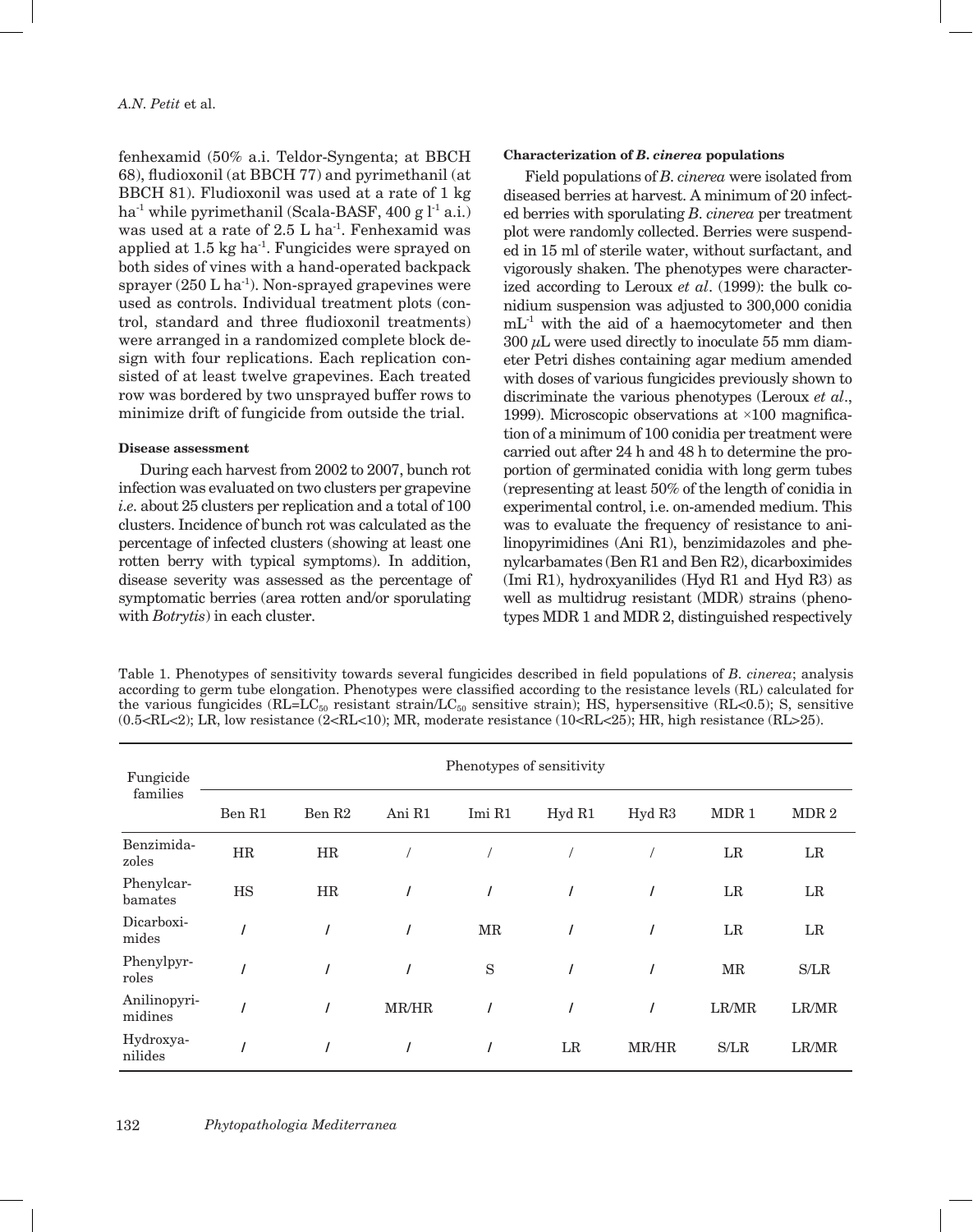by their higher resistance to fludioxonil and fenhexamid) (Leroux *et al*., 1999) (Table 1).

### **Grapevine defense responses**

### *RNA extraction and Real-time PCR analysis*

In 2006 and 2007, one apparently non-infected inflorescence/cluster per plant from eight plants treated with fludioxonil or untreated was collected 24 h after fungicide spraying at stages BBCH 68, 77 or 81. They were immediately frozen in liquid nitrogen then stored at -80°C. Flowers/berries were separated from each bunch stem (Jackson and Coombe, 1995) and were then ground in liquid nitrogen to a fine powder. For flowers, a 100 mg aliquot of powder was used for total RNA extraction and homogenized in extraction buffer (Plant Purification RNA Reagent, Invitrogen), according to the manufacturer's instructions. For berries, total RNA was extracted according to the method of Davies and Robinson (1996). Each RNA pellet was resuspended in 20  $\mu$ L of RNase-free water and quantified by absorbance at 260 nm. RNA was stored at -80°C until use for RT-PCR.

A 150 ng aliquot of total RNA was reversetranscribed using M-MLV reverse-transcriptase (Invitrogen) according to the manufacturer's pro-

tocol. PCR conditions were as described in Bézier *et al*. (2002). The reaction was carried out in duplicate in a GeneAmp 5700 sequence detection system (Applied Biosystems) using the following thermal profile for 40 cycles: 15 s at 95°C (denaturation) and 1 min at 60°C (annealing/extension). The copy number for each sample was calculated according to Petit *et al*. (2009a). The induction factor following fludioxonil treatment was calculated: the results were normalized using the gene  $E \to 1\alpha$ as an endogenous control and data were expressed as -fold change relative to the control samples (untreated flowers/berries). Expression of four defence-related genes encoding class IV chitinase (*Chi4C*), β-1,3-glucanase (*GLUC*), class 6 pathogenesis-related protein (*PR6*) and phenylalanine ammonia-lyase (*PAL*) were tracked (Table 2).

# *Chitinase extraction and activity*

As described above for RNA extraction, in 2006 and 2007, one inflorescence/cluster per plant from eight plants treated with fludioxonil or untreated was collected 24 h after fungicide spraying at stages BBCH 68, 77 or 81. Flowers/berries were separated from each bunch stem. Protein extraction was performed according to Petit *et al*. (2009a)

| Gene            | Encoding                         | Primer sequence                                                                                                     | Accession<br>No. |
|-----------------|----------------------------------|---------------------------------------------------------------------------------------------------------------------|------------------|
| $EF1-\alpha$    | Elongation factor<br>1-alpha     | Sense 5' GAA CTG GGT GCT TGA TAG GC 3'<br>Antisense 5' AAC CAA AAT ATC CGG AGT AAA AGA 3'                           | BQ799343         |
| Chi4C           | Class IV chitinase               | Sense 5' TCG AAT GCG ATG GTG GAA A 3'<br>Antisense 5' TCC CCT GTC GAA ACA CCA AG 3'                                 | AY137377         |
| Gluc            | $\beta$ -1,3-glucanase           | Sense 5' TCA ATG GCT GCA ATG GTG C 3'<br>Antisense 5' CGG TCG ATG TTG CGA GAT TTA 3'                                | AF239617         |
| PR <sub>6</sub> | related protein                  | Class 6 pathogenesis- Sense 5' AGT TCA GGG AGA GGT TGC TG 3'<br>Antisense 5' GCA CTA GGG TCC GTG TTT GGG TCG ACG 3' | AY156047         |
| <b>PAL</b>      | Phenylalalanine<br>ammonia-lyase | Sense 5' TCC TCC CGG AAA ACA GCT G 3'<br>Antisense 5' TCC TCC AAA TGC CTC AAA TCA 3'                                | X75967           |

Table 2. Defence-related genes analyzed by real-time RT-PCR. The mRNA copy number of each sample was calculated from the standard curve using its Ct value and corrected by normalization against EF1α mRNA (Terrier *et al*., 2005).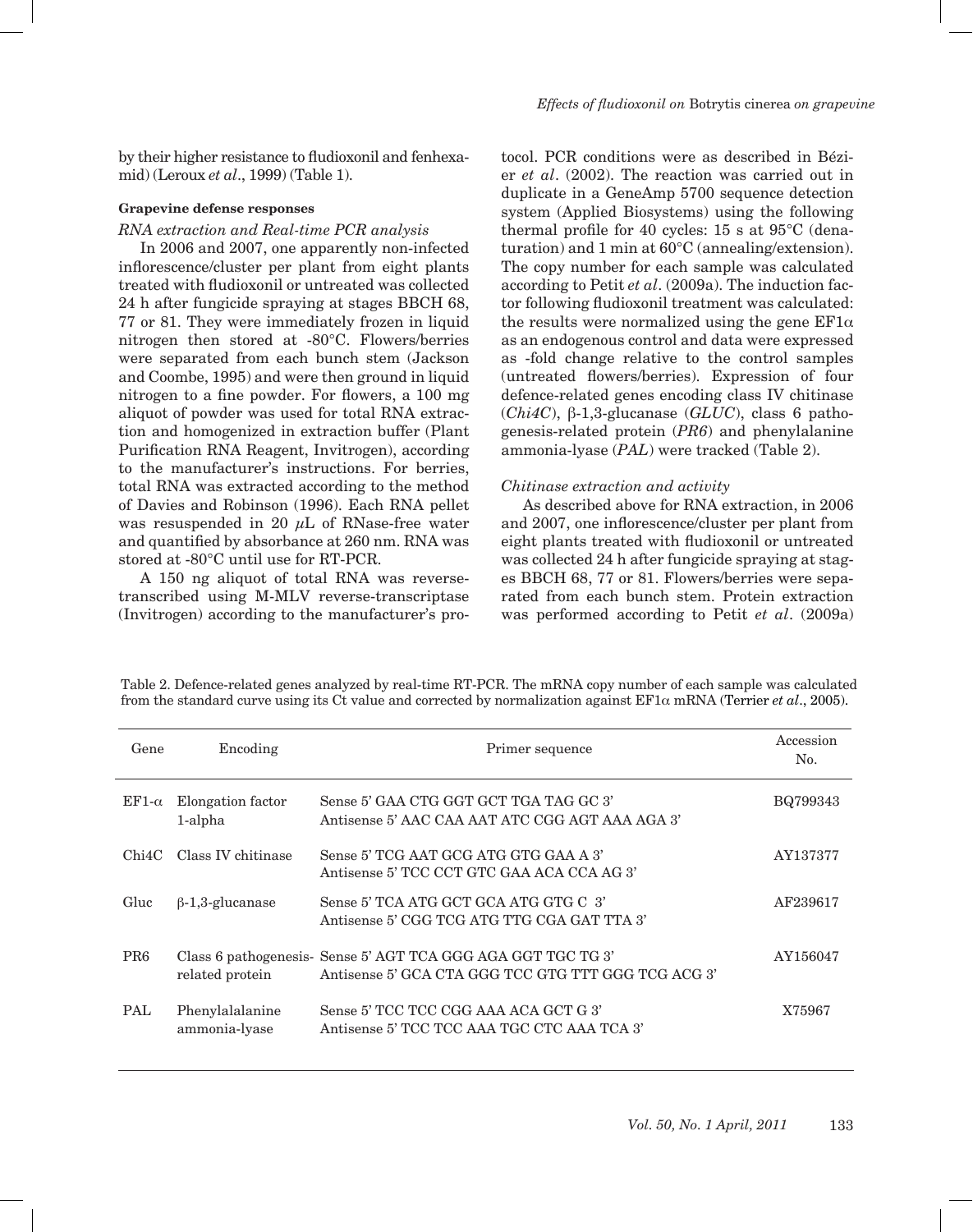and then chitinase activity was assayed using a commercial blue enzyme substrate, CM-chitin-RBV solution (Loewe Biochemica) according to Magnin-Robert *et al*. (2007). Measurements were conducted in triplicate. Results were expressed in mg min<sup>-1</sup> g<sup>-1</sup> fresh weight (FW).

### **Statistical analysis**

Values of disease incidence and severity represent means of data from 2002 to 2007. Results of gene expression and chitinase activity represent means of replicates performed over 2 years. To determine whether values of control plants and plants of treatment plots were significantly different, analysis of variance (ANOVA) followed by a Student's *t* test were used. Differences at *P*<0.05 were considered as statistically significant.

# **Results**

# **Effectiveness of fungicide treatments**

In control plants, mean disease incidence was

close to 75% and decreased to 35% when plants were treated with the standard reference program (Figure 1). Incidence decrease was not significant when fludioxonil was applied at stages BBCH 68 and 81 but declined to about 25% for fungicide applied at stage 77. Mean bunch rot severity was close to 27% in control plants and significantly reduced by 4-fold after treatment with the standard reference program (Figure 1). After fludioxonil application, severity was reduced similarly whatever the stage of application and was close to 25%.

#### **Sensitivity to fungicides**

Similar frequencies of benzimidazole (Ben R1 and Ben R2), anilinopyrimidine (Ani R1), dicarboximides (Imi R1) and hydroxyanilides-resistant strains (Hyd R1 and Hyd R3) were found from control and treated plants, whatever the stage of treatment (Table 3). A high frequency of Ben R1 strains was observed varying between 42.5 and 53.3%. Proportions of Ben R2, Ani R1, Imi R1, Hyd R1 and Hyd R3 strains were lower, varying between 0 and 20.0%.



Figure 1. Mean severity (a) and incidence (b) of grey mould on grape berries at harvest, following different fungicide treatments. The effectiveness of fludioxonil is compared according to stage of application: end of flowering (BBCH stage 68), bunch closure (BBCH stage 77), or veraison (BBCH stage 81). Means with the same letter were not significantly different (*P*<0.05) as determined by the Student's *t* test.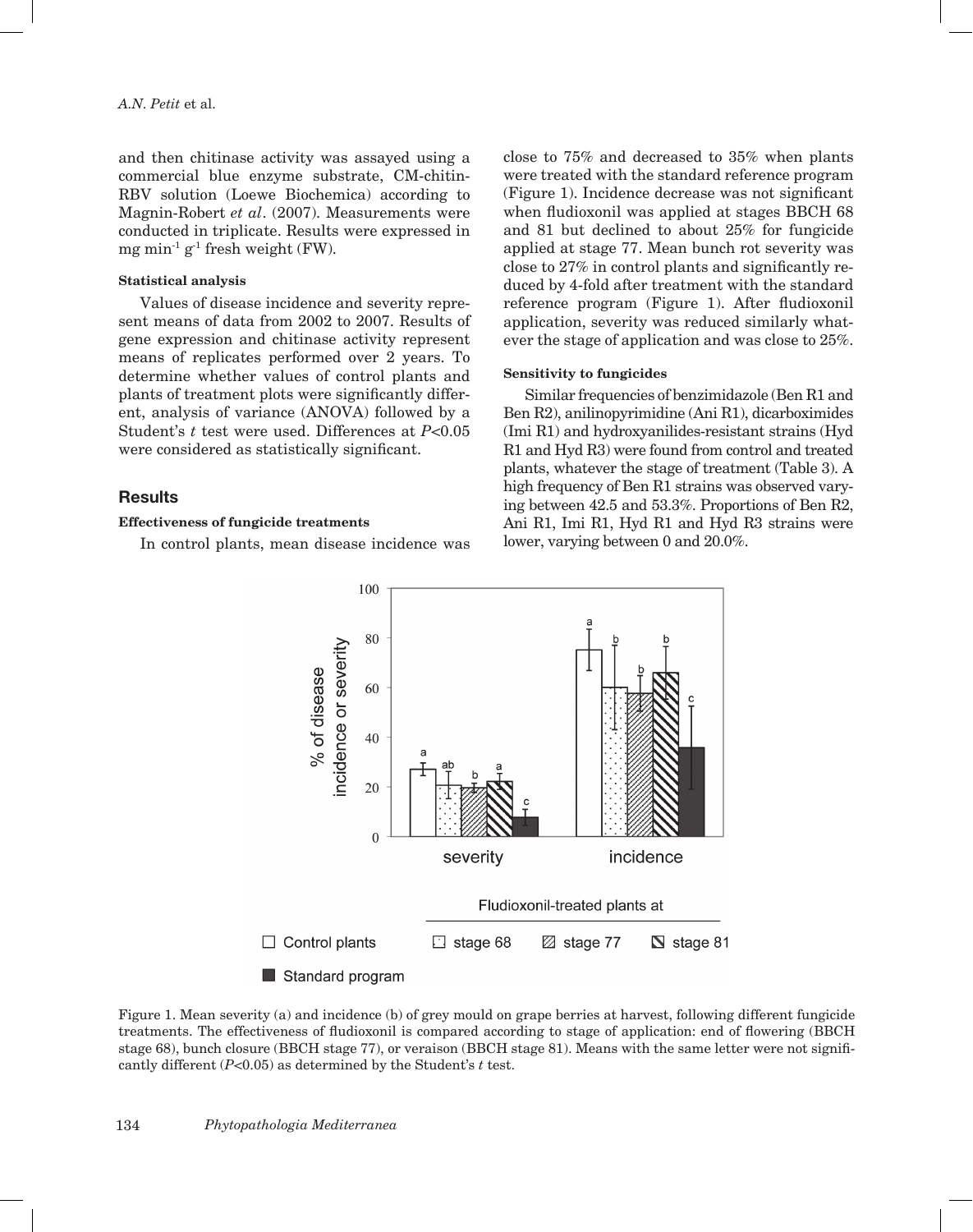Table 3. Percentage of resistance towards anilinopyrimidines (Ani R1), benzimidazoles and phenylcarbamates (Ben R1 and Ben R2), dicarboximides (Imi R1) or hydroxyanilides (Hyd R1 and Hyd R3) in *B. cinerea* strains, in control plants, in treated plants with fludioxonil at stages 68, 77 or 81, or with reference program. Means represent data from 2002 to 2007. No significant differences were found (*P*<0.05).

| Phenotypes         | Control  | Fludioxonil-treated at stage | Standard program |                    |       |
|--------------------|----------|------------------------------|------------------|--------------------|-------|
|                    |          | <b>BBCH 68</b>               | BBCH 77          | BBCH <sub>81</sub> |       |
| Ani R1             | $0.0a^a$ | 10.0a                        | 0.0a             | 2.5a               | 0.0a  |
| Ben R1             | 43.3a    | 53.3a                        | 51.7a            | 42.5a              | 50.0a |
| Ben R <sub>2</sub> | 2.5a     | 7.5a                         | 7.5a             | 3.3a               | 2.0a  |
| Imi R1             | 19.2a    | 5.0a                         | 20.0a            | 6.7a               | 10.0a |
| Hyd R1             | 1.7a     | 1.7a                         | 5.0a             | 1.0a               | 2.7a  |
| Hyd R3             | 0.0a     | 0.0a                         | 10.0a            | 0.0a               | 0.0a  |
| MDR1               | 4.0a     | 16.0a                        | 13.3a            | 20.8a              | 12.0a |
| MDR <sub>2</sub>   | 15.0a    | 23.3a                        | 15.0a            | 14.2a              | 19.2a |

<sup>a</sup> Values followed by the same letter are not statistically different at the 5% level by ANOVA followed by a Student's t test.

The trend observed was for a higher frequency of MDR after fludioxonil treatment compared to control plants. Similarly, an increase was noticed after the standard reference program application. MDR1 increase was at maximum with a factor 5.2 in fludioxonil-treated plants compared to control plants whereas the increase was only by a factor 1.5 for MDR2 strains.

#### **Grapevine defence responses**

No significant modification in expression of *PAL*, *LOX*, and genes encoding PR proteins (*Chi4C*, *GLUC* and *PR6*) was observed in flowers (stage BBCH 68) or berries (stages BBCH 77 and 81) following fludioxonil treatments (data not shown). Basal level of chitinase activity was 1.1 and 1.4 mg  $\min^{-1} g^{-1}$  FW in control plants at stages BBCH 68 and 77, respectively (Figure 2), and was weakly higher in berries at stage BBCH 81 (1.8 mg  $min<sup>-1</sup> g<sup>-1</sup> FW$ ). Following fludioxonil treatments, a significant 60% increase in chitinase activity was occurred only after treatment at stage BBCH 81.

### **Discussion**

Our results showed that the standard program of three fungicide applications provided the best control of *B. cinerea* in the Champagne region in

comparison with a single treatment of fludioxonil at any of the crop stages tested and in each of the years studied. Single applications of fludioxonil therefore are specifically adapted at a given vine growth stage, while a significant reduction of both disease severity and incidence was demonstrated when fenhexamid was applied at stage BBCH 68 (Petit *et al*., 2010). This indicates that application at BBCH 68 is decisive for the most effective control of grey mould disease (Nair *et al*., 1995; Jermini *et al*., 1986; Pezet and Pont, 1986). In addition, fludioxonil seems to have a greater effect on disease severity than on disease incidence, indicating that this fungicide may act by diminishing the size of fungal infection foci rather than in reducing the number of foci. Selection pressure exerted by fungicides on *B. cinerea* strains and defence responses of grapevine to fungicides were then tested to evaluate potential interactions between these factors and effectiveness of fungicide treatments.

High frequencies of Ben R1 strains were recorded in each year of this study despite the absence of selection pressure. Benzimidazoles were developed at the end of 1960's and the use of these compounds rapidly induced development of highly resistant strains, particularly in locations of intensive use such as in the Champagne region (Leroux and Clerjeau, 1985). These strains generally exhibited the mutation E198A in the gene en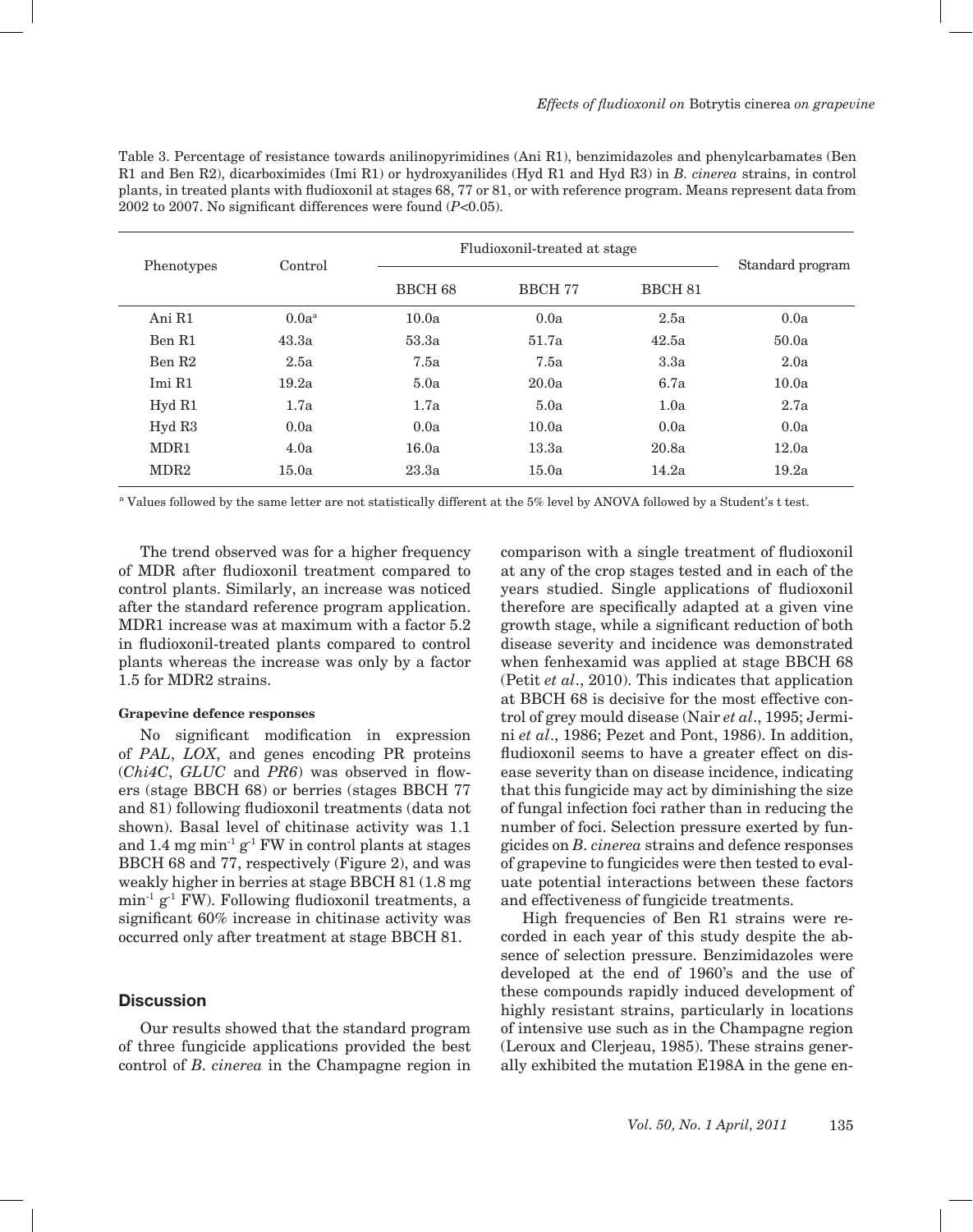coding β-tubulin (Leroux *et al.,* 2002). These high proportions of Ben R1 strains, despite the absence of contemporary selection pressure, may indicate that the biological cost of this previous mutation is reduced (Johnson *et al*., 1994).

Conversely, the frequency of Ben R2, AniR1, Imi R1, Hyd R1 and Hyd R3 phenotypes was low or zero in most cases, including the standard reference fungicide program. The phenotype Ben R2, which is simultaneously resistant to benzimidazoles and phenylcarbamates, is generally determined by the mutation F200Y in the β-tubulin gene (Leroux *et al*., 2006). Low frequencies of this phenotype in our trials, as well as in the Champagne region, may indicate that the mutation F200Y induces a high fitness penalty. The low frequencies ImiR1 and AniR1 phenotypes confirm that their resistance was not significantly selected by the dicarboximide application and the pyrimethanil treatment applied at stage BBCH 81 respectively. Imi R1 resistance is conferred by alterations within the *Bos1* gene and the most frequent mutation is I365R/S/G (Leroux *et al*., 2002; Cui *et al*., 2004). AniR1 resistance, the mechanism of which is still unclear (Fritz *et al*., 2003), was often described as unstable, probably because of a fitness penalty (Leroux *et al*., 2004). Resistance to hydroxyanilides, low frequency of resistant strain (Hyd R1) and low specific resistance (Hyd R3) confirm that no significant efficacy loss has been recorded with fenhexamid (Leroux *et al*., 2002).

For MDR strains, MDR1 increase was greater

than MDR2 in fludioxonil-treated plants. Indeed, MDR1 stains exhibited higher levels of resistance to fludioxonil (Table 1) and were probably better selected by fludioxonil, as already reported by Walker *et al*. (2006). Nevertheless, even if the highest frequencies of MDR phenotypes were recorded after fludioxonil application at stage BBCH 68, efficacy of the fungicide was below that achieved with the standard reference program, but was still better than the control and acceptable because frequency of MDR1 and associated resistant levels do not lead to great efficacy loss. In the context of this study, this could indicate that limiting the use of fungicides in French vineyards (to a maximum of one treatment by class of mode of action) is sufficient to reduce bunch rot significantly when combined with cultural control measures, and when specific resistance leading to high resistant levels is not likely to get selected.

Defence responses of grapevine reproductive organs were evaluated following fludioxonil application at the three tested vine growth stages. Several fungicides used to control bunch rot, such as benzimidazoles, strobilurins or triazoles, stimulate the increase of PR gene expression and the accumulation of PR proteins, the increase in PAL activity or the accumulation of phenolics in various crops (Siefert *et al*., 1996; Garcia *et al*., 2003; Pasquer *et al*., 2005). In grapevine, it was observed that application of dicarboximide fungicides in vineyards indirectly acted against *B. cinerea* by changing plant physiology. These fun-



Chitinase activity (mg min<sup>-1</sup> g<sup>-1</sup> FW)

 $\Box$  Control plants Fludioxonil-treated plants

Figure 2. Mean chitinase activity in control and fludioxonil-treated flowers (BBCH stage 68) or berries (BBCH stages 77 and 81) of grapevine, 4 days after treatment. Data are means  $\pm$  standard errors (n = 16). Asterisks indicate significant differences (*P*<0.05) between control and treated plants, as determined by the Student's *t* test.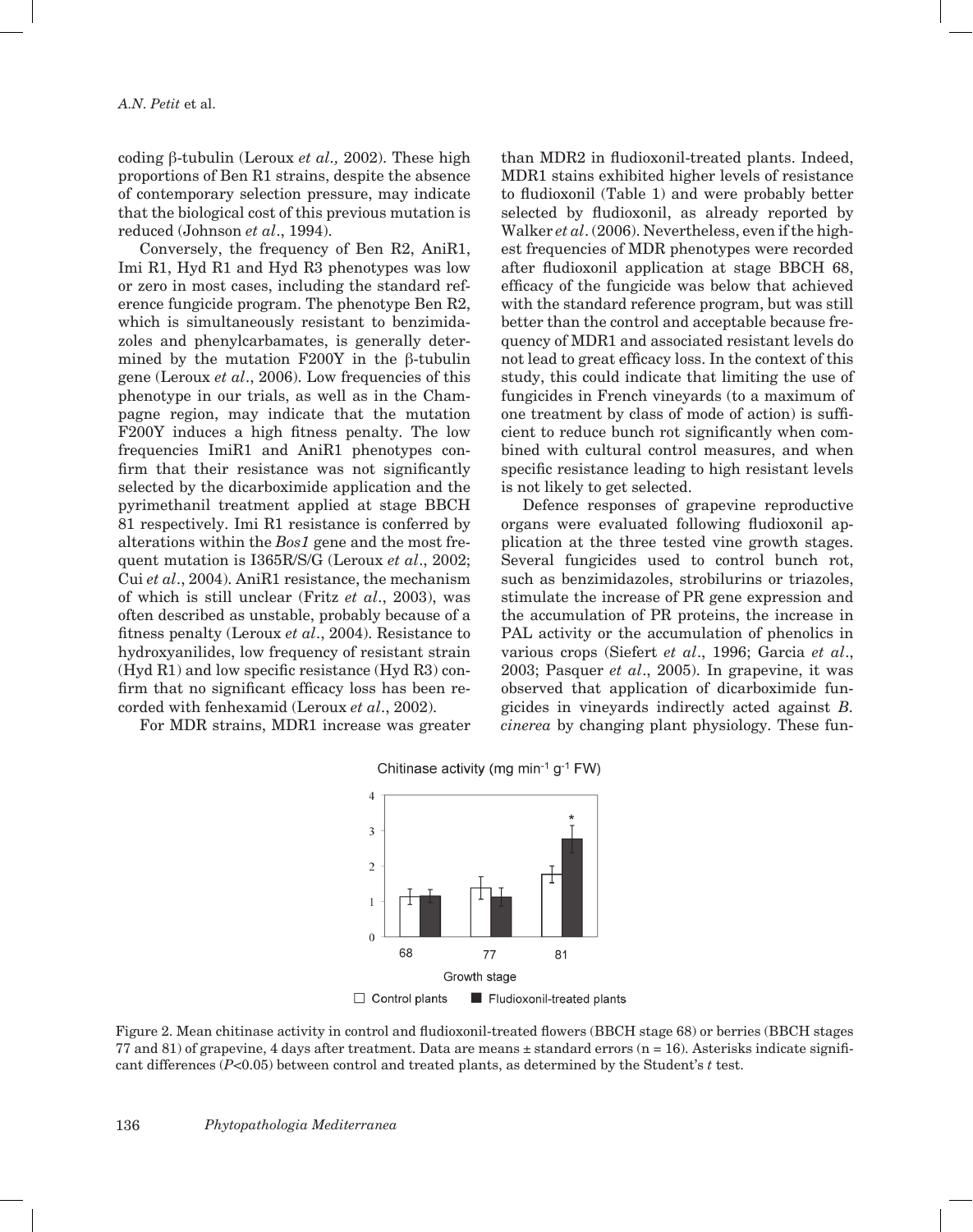gicides acted positively by conservating berry inhibition against *B. cinerea* and delayed skin destructuring. These changes led to better protection of grapevine against *B. cinerea*. Nevertheless, our results showed that no increase of the defence processes tested (changes in the level of gene expression and chitinase activity) was observed in flowers at stage BBCH 68 and in berries at stage 77 following fludioxonil application as well as following fenhexamid application (Petit *et al*., 2010). Only an increase in chitinase activity was noticed in berries at stage 81. Reduction of bunch rot was not significant after fludioxonil treatment at stage 81, suggesting that fungicide effectiveness was not related to an activation of defence responses in grapevine. The lack of response of chitinase activity in reproductive organs at flowering or bunch closure following fungicide treatment might be explained by a poor capacity to induce their defence mechanisms contrary to berries at latest stages. Indeed, although multiple defence responses were induced in berries at later stages to UV-C irradiation, no significant induction of defence responses was observed in flowers (Adrian *et al*., 2000; Bais *et al*., 2000; Petit *et al*., 2009b).

#### **Literature cited**

- Adrian M., P. Jeandet, A.C. Douillet-Breuil, L. Tesson and R. Bessis, 2000. Stilbene content of mature *Vitis vinifera* berries in response to UV-C elicitation. *Journal of Agriculture and Food Chemistry* 48, 6103–6105.
- Alberoni G., M. Collina, Lanen C, Leorux P. and A. Brunelli, 2010. Field strains of *Stemphylium vesicarium* with a resistance to dicarboximide fungicides correlated with changes in a two-component histidine kinase. *European Journal of Plant Pathology* 128, 171–184**.**
- Avenot H., P. Simoneau, B. Iacomi-Vasilescu and N. Bataillé-Simoneau, 2005. Characterization of mutations in the two-component histidine kinase gene Ab-NIK1 from *Alternaria brassicicola* that confer high dicarboximide and phenylpyrrole resistance. *Current Genetics* 47**,** 234–43.
- Bais A.J., P.J. Murphy and I.B. Dry, 2000. The molecular regulation of stilbene phytoalexin biosynthesis in *Vitis vinifera* during grape berry development. *Australian Journal of Plant Physiology* 27, 425–433.
- Bézier A., B. Lambert and F. Baillieul, 2002. Study of defense-related gene expression in grapevine leaves and berries infected with *Botrytis cinerea*. *European Journal of Plant Pathology* 108**,** 111–120.
- Bocquet F., D. Moncomble and M. Valade, 1995. Etat sanitaire de la vendange et qualité des vins. *Le Vigneron Champenois* 7/8**,** 15–23.
- Bulit J. and B. Dubos, 1988. Botrytis bunch rot and blight. In: *Compendium of Grape Diseases*, (Pearson R.C., Goheen A.C., ed.), APS Press, St Paul, Minnesota, USA, 13–14.
- Cilindre C., A.J. Castro, C. Clément, P. Jeandet and R. Marchal, 2007. Influence of *Botrytis cinerea* infection on Champagne wine proteins (characterized by two-dimensional electrophoresis/immunodetection) and wine foaming properties. *Food Chemistry* 103**,** 139–149.
- Cilindre C., S. Jégou, A. Hovasse, C. Schaeffer, A.J. Castro, C. Clément, A. Van Dorsselaer, P. Jeandet and R. Marchal, 2008. Proteomic approach to identify champagne wine proteins as modified by *Botrytis cinerea* infection. *Journal of Proteome Research* 7**,** 1199–1208.
- Cui W., R.E. Beever, S.L. Parkes and M.D. Templeton, 2004. Evolution of an osmosensing histidine kinase in field strains of *Botryotinia fuckeliana* (*Botrytis cinerea*) in response to dicarboximides fungicide usage. *Phytopathology* 94, 1129–1135.
- Davies C. and S.P. Robinson, 1996. Sugar accumulation in grape berries. Cloning of two putative vacuolar invertase cDNAs and their expression in grapevine tissues. *Plant Physiology* 111, 275–283.
- Derckel J.P., J.C. Audran, B. Haye, B. Lambert and L. Legendre, 1998. Characterization, induction by wounding and salicylic acid, and activity against *Botrytis cinerea* of chitinases and ß-1,3-glucanases of ripening grape berries. *Physiologia Plantatum* 104, 56–64.
- Fritz R., C. Lanen, F. Chapeland-Leclerc and P. Leroux, 2003. Effect of the anilinopyrimidine fungicide pyrimethanil on the cystathionine β-lyase of *Botrytis cinerea*. *Pesticide Biochemistry and Physiology* 77, 54–65.
- García P.C., R.M. Rivero, J.M. Ruiz and L. Romero, 2003. The role of fungicides in the physiology of higher plants: implications for defense responses. *The Botanical Review* 69, 162–172.
- Hänβler G. and R. Pontzen, 1999. Effect of fenhexamid on the development of *Botrytis cinerea*. *Pflanzenschutz-Nachrichten Bayer* 52, 158–176.
- Jackson D.I. and B.G. Coombe, 1995. Early bunchstem necrosis–a matter of nomenclature. *American Journal of Enology and Viticulture* 46, 579–580.
- Jeandet P., R. Bessis, M. Sbaghi and P. Meunier, 1995. Production of the phytoalexin resveratrol by grapes as a response to Botrytis attacks in the vineyard*. Journal of Phytopathology* 143, 135–139.
- Jermini M., G. Jelmini and C. Gessler, 1986. La lutte contre le *Botrytis cinerea* du Merlot au Tessin: le rôle des infections latentes. *Revue Suisse de Viticulture, d'Arboriculture et d'Horticulture* 18, 161–166.
- Johnson K.B., T.L. Sawyer and M.L. Powelson, 1994. Frequency of benzimidazole-resistant and dicarboximideresistant strains of *Botrytis cinerea* in western Oregon small fruit and snap bean plantings. *Plant Disease* 78, 572–577.
- Kretschmer M., M. Leroch, A. Mosbach, A.S. Walker, S. Fillinger, D. Mernke, H. Schoonbeek, J.M. Pradier, P. Leroux, M. De Waard and M. Hahn, 2009. Fungicidedriven evolution and molecular basis of multidrug re-

*Vol. 50, No. 1 April, 2011* 137